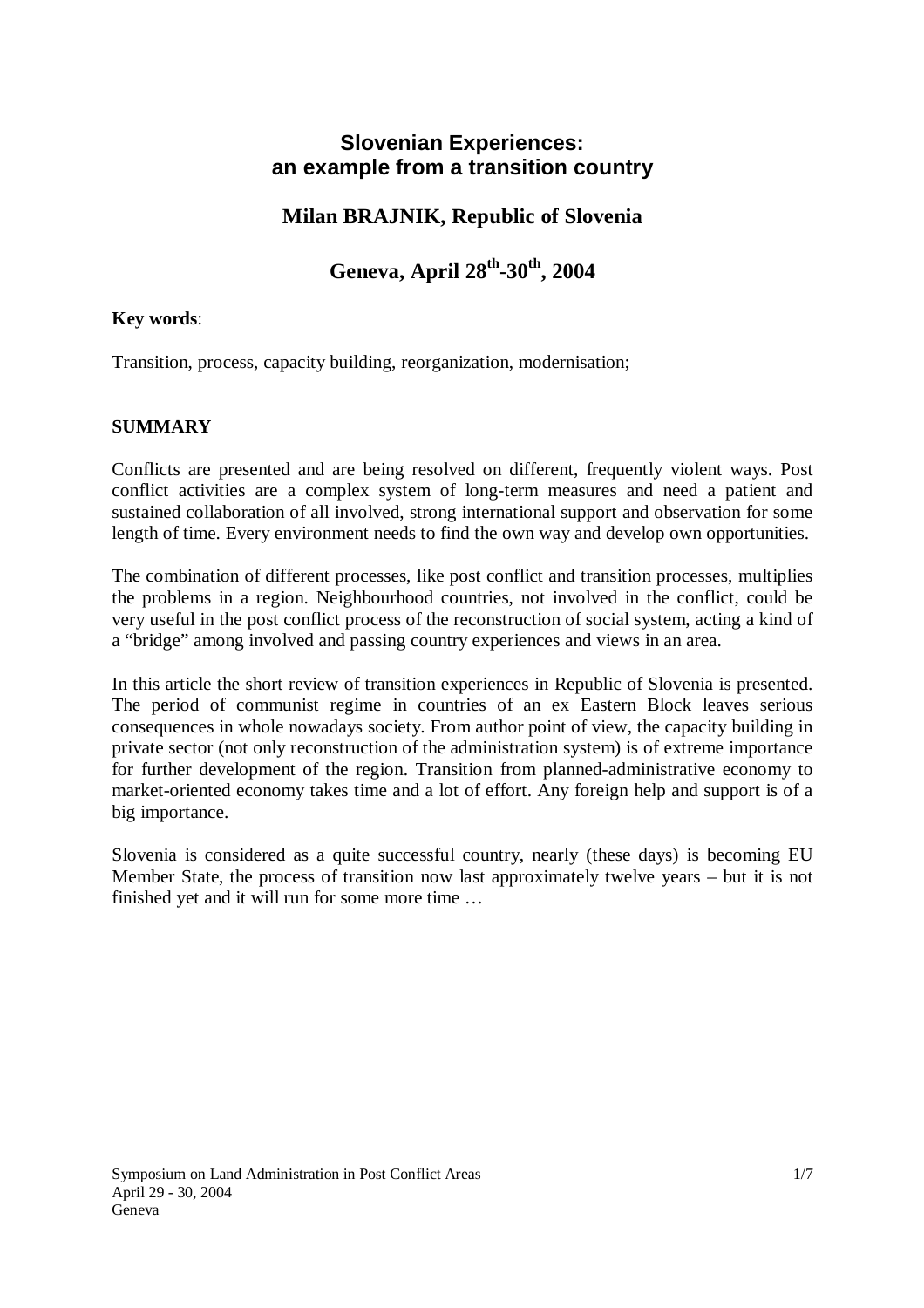## **Slovenian Experiences: an example from a transition country**

## **Milan BRAJNIK, Republic of Slovenia**

### **1. INTRODUCTION**

Every (armed) conflict has its own historical background and development. Post conflict activities, represented as a complex system of linked measures, are depending of a single, specific situation in the treated area. The same territorial particularity is valid for the observed land administration sphere too.

Republic of Slovenia is a transition country and could not be considered as a post conflict area – but there was an armed conflict presented! The conflict was a consequence of a common process of social system changes in the whole Central and Eastern Europe. There was no other serious territorial, ethnical or economical cause in the background. It is known as a "War for Slovenia" and was limited in time, damage and number of victims. Conflict was started as a resistance to the violent ex Yugoslav Army intervention after the independence declaration and was finished by Brioni Agreement when the Yugoslav Army terminates its military involvement in Slovenia.

Regarding the whole region and further development in other ex Yugoslav Republics, Slovenia could only be considered as a neighbouring country of the post conflict area, where the transition processes are combined with serious problems of ethnical envy.

The whole, so called, ex Eastern Block is nowadays in huge transition process. Slovenia has passed the first period of this process and it is today in a period of ripening – we could say that, after happily passing the childhood, finds itself in the problematic age of puberty.

#### **2. HISTORICAL PERSPECTIVE**

#### **2.1 General overview**

Considering historical period that is important for the land administration sector development, the German influences were most important through last centuries. Slovenian regions were included in Habsburg monarchy from  $14<sup>th</sup>$  century till the changes after 1st World war, when the Kingdom of Serbs, Croats and Slovenes was formed. After 2nd World war Slovenia becomes one of ex Yugoslav socialist Republics.

#### 2.1.1 Land Cadastre and Land Register

Started in the years between 1823 and 1828 the first systematic cadastral survey was performed and cadastral plans in scale 1:2880 produced. For the whole territory the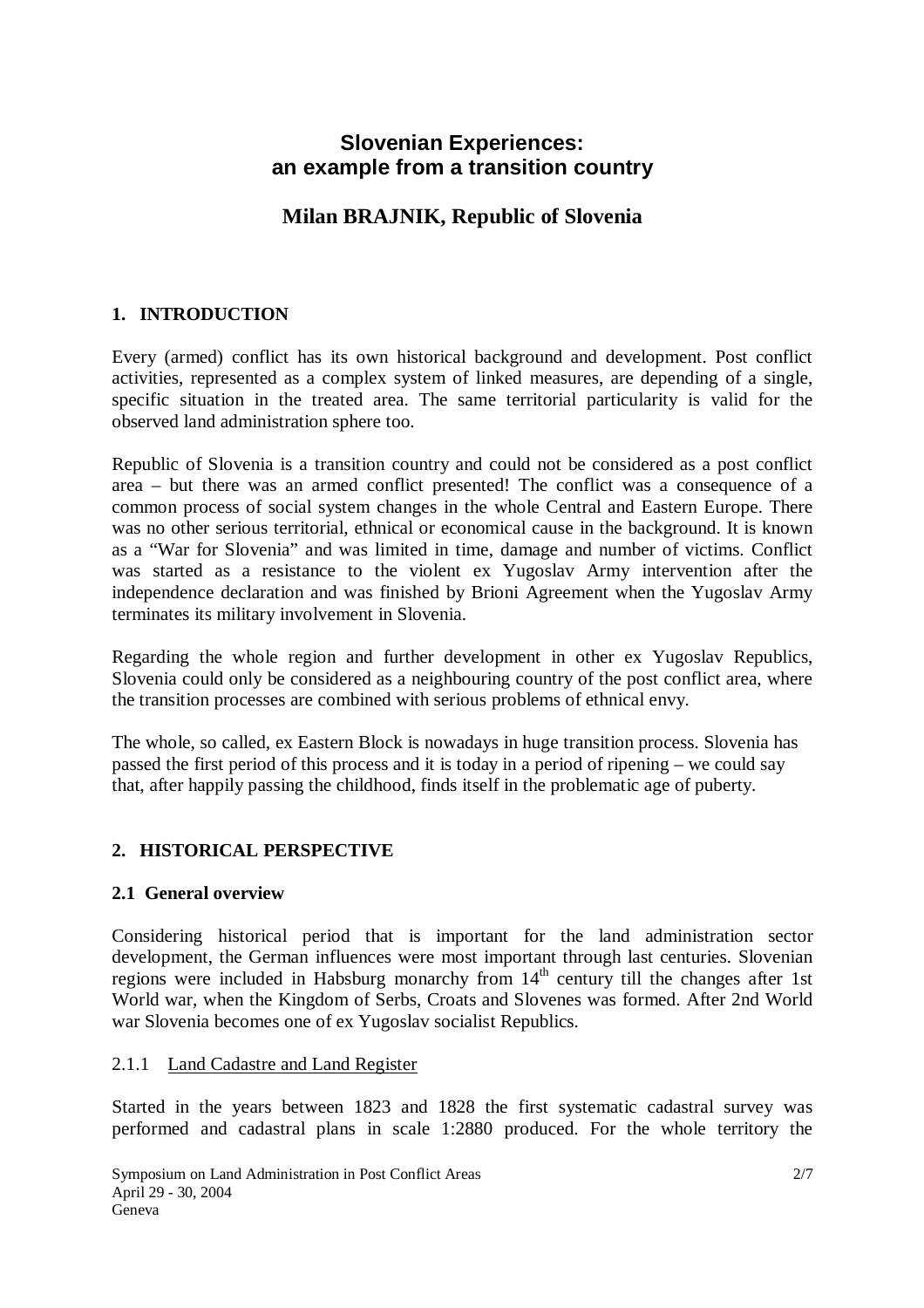ownership, land use and land classification was defined and so the value of property for taxation purposes was gained. Later, based on mentioned data, the Land Register was established and dual (two book) property registration model legalised. The maintenance was correct enough till the communist regime was restored and land tenure becomes unimportant.

#### **2.2 The period of planned – administrative economy**

The period of communist regime in ex Socialist Federative Republic of Yugoslavia leaves crucial consequences, not only in land administration maters, in whole nowadays society. The educational system was adapted to the socialist philosophy and the whole today active population has got such a treatment (1945 – 1991).

The social system was not in favour of exact and complete real estate registration. Most property was social owned (it is difficult to find the difference between social and state ownership), private ownership and initiative was not popular (specially in first decades).

Land Cadastre and Land Register were in low accordance and generally in bad condition, renewal was very limited. Extreme backlogs and long waiting periods for land registration and alteration to cadastral data entries  $(1 – 2.5$  years) were normal facts.

Geodetic service was in competence of local administration, performed by Municipal Cadastral Offices and a few geodetic organisations. State (central) Surveying Authority was in competence of preparing legislation, regulations, guidelines and orders and was a seconddegree body in the administration procedure.

Land register remains in competence of local (district) courts.

#### **2.3 The period of transition**

New Slovenian constitution marked the way toward economic system changes (market oriented economy). Security of tenure becomes essential again. Problems of missed approach to land policy and bad real estate registration escalate.

Processes of privatisation, denationalisation and a new investment cycle brought new aspects and needs in front of surveyors. The situation was a challenge for quick and effective reorganisation of Land Administration sector.

#### **3. TRANSITION PROCESS**

#### **3.1 Bad Condition of data collections**

Big arrears and long waiting periods for land registration process were recognized as serious trouble for economic development. Different possibilities and different interests in different municipalities did result in a big difference in cadastral maintenance (similar in land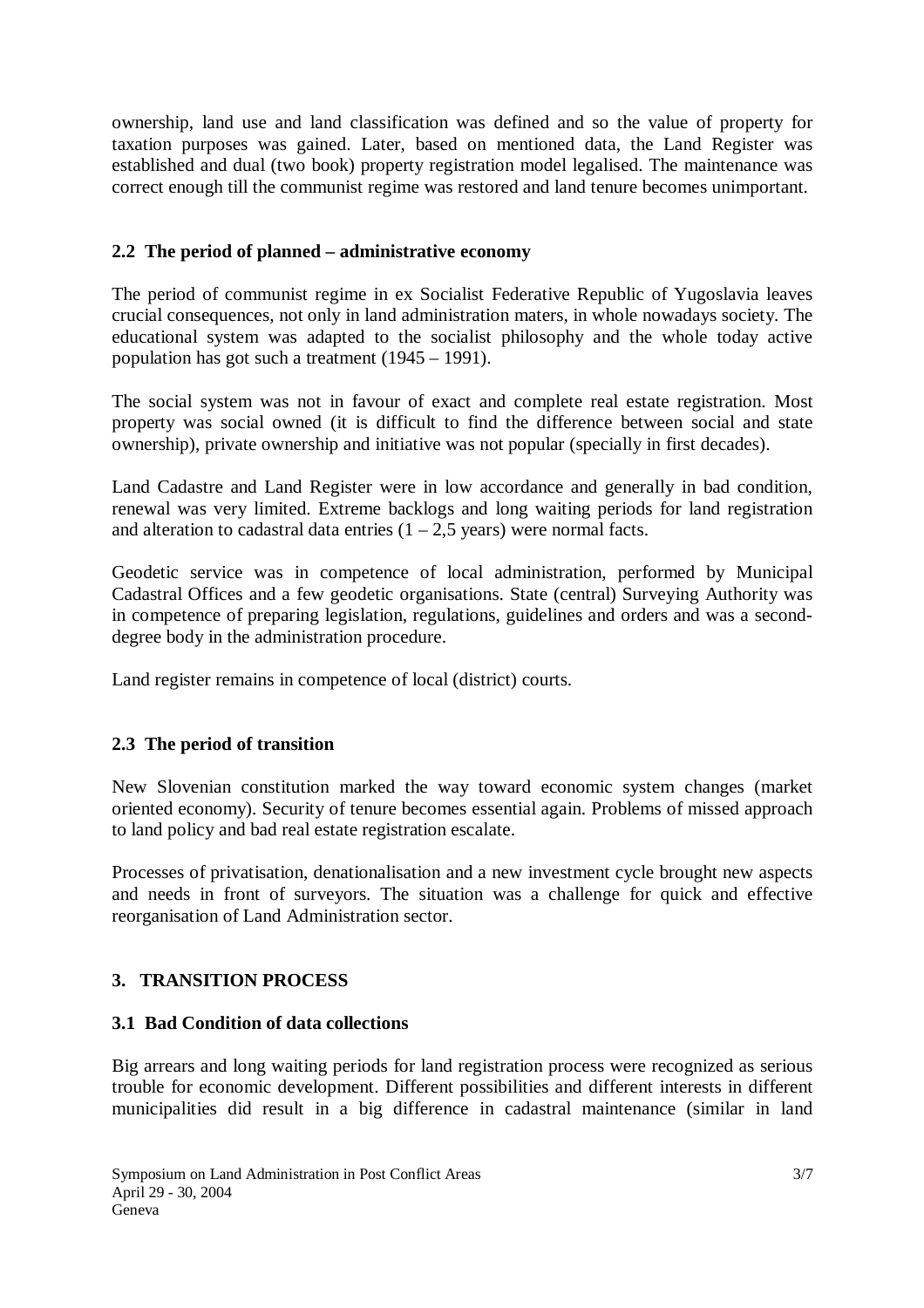registration). There was different approach to a problem of cadastral data modernisation in different municipal centres; some separate tests of cadastral data and plans were made.

Central Surveying Authority was not in position to take a lead and has small influence on existed 46 Municipal Cadastral Offices.

### **3.2 Land administration reorganisation**

Analogue approach to maintaining of the property (and other) data collections becomes totally impractical. Desires and needs of society leads toward effective Land Information System or even better Geographical Information System, where more spatial and other data would be connected in scope of better decision making.

Three fundamental real estate records were defined (Land Register, Land Cadastre and the Building Cadastre), two of them in bad condition and disharmonised because of historical reasons and third, the Building Cadastre as a new evidence to be set.

On the bases of new Organization and Ministries Sphere of work Act and Administration Act the centralization of vital public services was performed (1995). Geodetic service becomes a competence of state administration, the Surveying and Mapping Authority of Republic of Slovenia (SMA) with the main office, 12 regional authorities and their 46 affiliates gained present mandate.

As the legislation renewal was still in progress the Minister of Environment and Physical Planning issues the obligatory order on implementation of geodetic services via private sector. SMA contracted external performers for technical works in the process of land registration (as the considerable number of private companies were founded). The processes of registration were accelerated, backlogs in cadastral maintenance practically compensated, but data disharmony stays problematic.

New Geodetic Activities Act (2000) defines the surveying and mapping activity and determines conditions to implement this activity. Technical works and procedures in connection with geodetic service duties can only be implemented by geodetic company or an independent entrepreneur that has granted a permit to carry out geodetic services.

Judicial system stays with district, high and appeal courts and the Supreme Court as the highest court. Land Register stays in competence of district courts (Land Register Offices).

#### 3.2.1 Data digitalisation

Digitalisation of cadastral data becomes one of priorities of geodetic services. Till the year of 1995 the theoretical basis of making the Digital Cadastral plans were clear and big enough, testing was finished (25% of cadastral data was already transformed and harmonized). Because of quicker and easier attain of the objectives, the decision of separate digitalisation and later harmonisation of textual and graphical records was made. Central database of textual cadastral records was restored for the whole state (as a result of an agreement between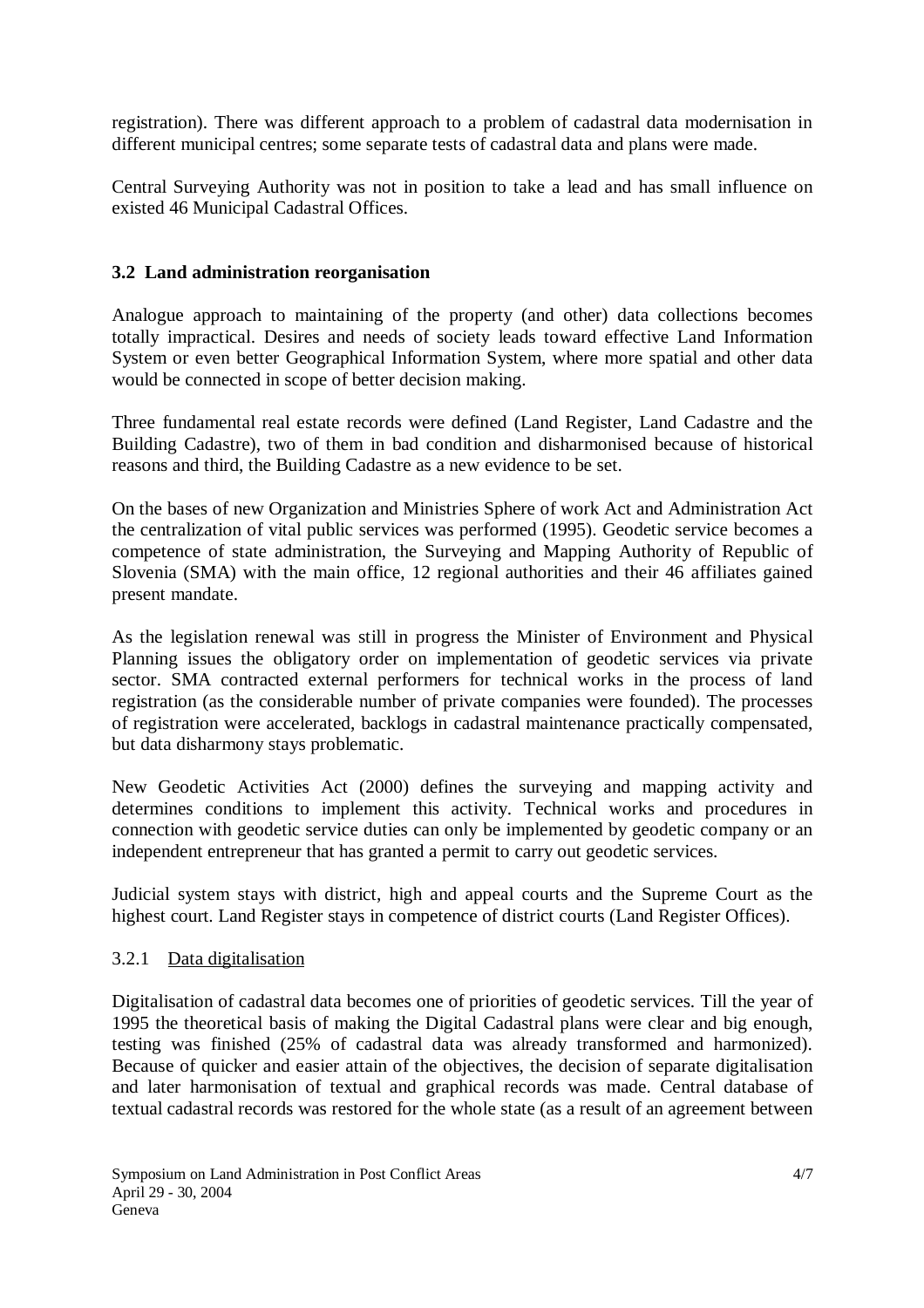different institutions responsible for public services and taxation). In next step all needed software solutions were prepared and training of involved SMA personal and executors staff was finished. Connection with Land Register was still a time consuming work (several projects of digitalisation of the Land Register somehow cant get to life).

The only serious problem of the moment was, that exposed needs seemed to be bigger than were sources for execution of all tasks to be done.

### **3.3 Real Estate Registration Modernisation (RERM)**

On the field of Land Policy several branches of profession crosses their knowledge and interest. The cooperation between responsible agencies is crucial for further development. Slovenian Government has named Program Council for RERM (1998) and defined SMA to take coordinative role on the field of real estate registration modernisation.

Program Council, chaired by the Minister of Environment and Physical Planning and with other members of high influence in society, took an important role in further actions toward creating Land Policy.

The loan was raised at the International Bank for Reconstruction and Development and founds acquired from the Phare program in order to implement the RERM project. The project was started in 1999 and will last till the year 2005. There are five responsible agencies that are involved and are cooperating in the project, supported by foreign consultants and supervised by World Bank staff. The fundamental purpose and objective of the Project is to provide basic data on real estate and their ownership, to introduce new technologies, computerize real estate records and to bring the Slovenian legislation related to real estate management into line with the existing legislation of EU Member States. The goals of eight started subprojects were very ambitious, but results are already visible and presented through reports.

Step by step approach results in smaller development arrears, the project seems to be successful, but modernisation of Land Administration still last - new reorganisation is on horizon …

#### **4. CONCLUSION**

The whole so called ex Eastern Block is in transition process. Slovenia has passed the first period of this process and it seems to act as "by the book" (regarding to issued FIG vision "Cadastre 2014" (1998) or United Nations Economic Commission for Europe recommendations "Land Administration Guidelines (1996)). But is there any such a way, a common recipe existing? Is Slovenian example useful for other transiting countries?

As it was already said, every conflict has its own historical background and development. The recipes could only exist on a general level. Post conflict activities are depending of a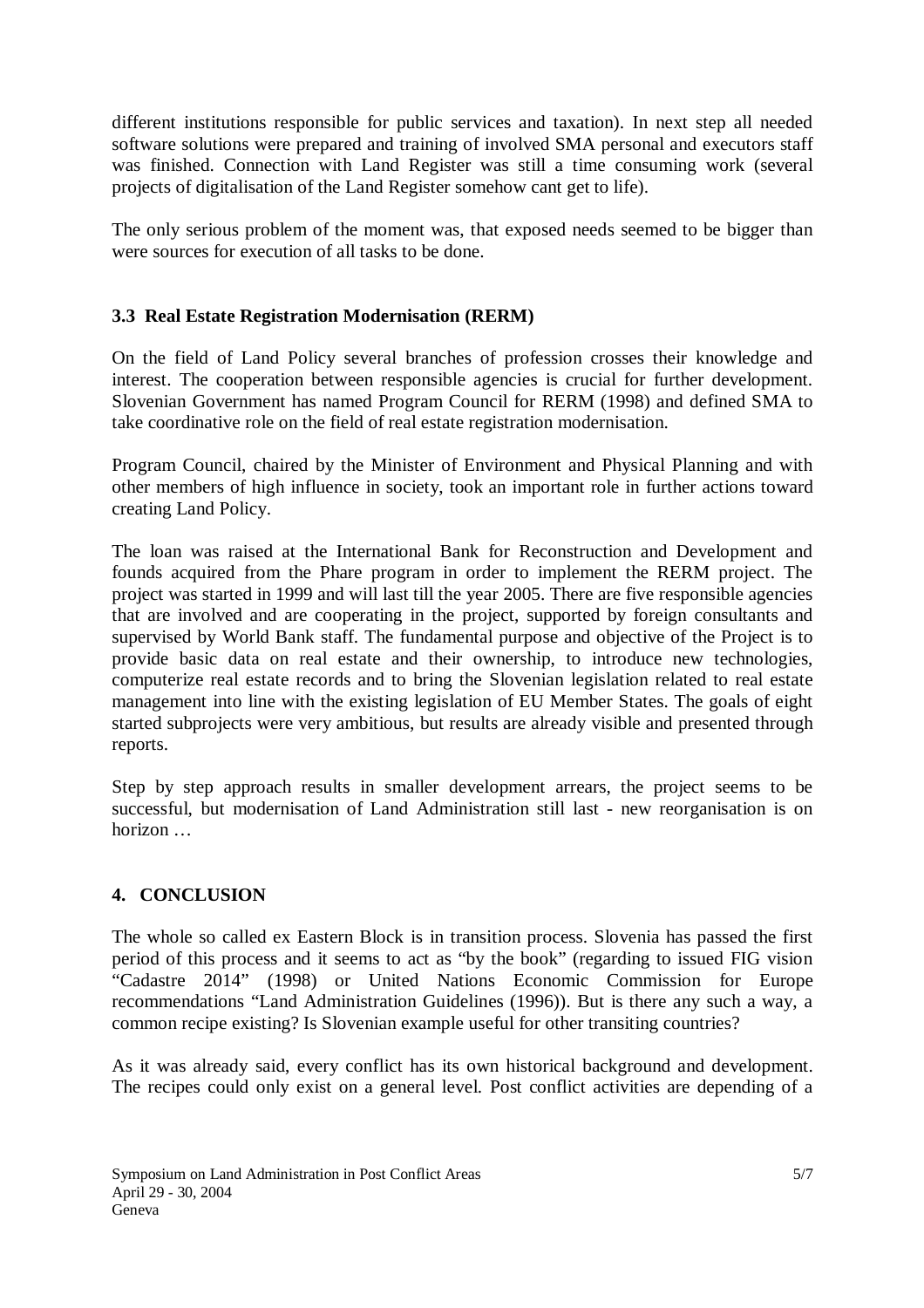specific situation in the treated area, but of course, as there are differences, there are similarities and possible patterns too.

The most important is the definition of a clear vision of the region development, but this is a difficult and sensitive mission to do. Observing Land Administration valid the same, creation of the clear vision is crucial (after first prevention of RE registration sets). International community has to define domestic experts and support them to find their own way of resolving the situation. Good cooperation between foreign and domestic experts is needed but difficult to achieve. Several times it depends of personalities involved. Neighbourhood countries, not involved in the conflict, could be very useful in this process of approach, acting a kind of a "bridge" among involved and passing their own experiences and views.

The combination of post conflict processes with transition process (economic social system changes) multiplies problems. Domestic knowledge, experiences and even way of understanding on any topic are adapted to another system. There is a traditional doubt in system and administration existing. Administration in Planned administrative economy was generally slow, with strong inert tendencies. Capacity building on all levels (public and private sector) is of extreme importance and shall enable further reconstruction of the Land Administration system.

While the market oriented economy is in construction, the private sector needs special attention and support for development. Competition between sectors has positive consequences on improvement of the services. Private sector could act as a kind of intermediate factor between clients and administration. Construction of private sector is depending of several factors, but mostly of enough appropriate work tendered in "open market" (the truth is that such a market is under construction in transition countries). Needs and demands in front of Land Administration system are extreme and claim quick results (possible donors also demand efficiency for their founds), but we have to consider that transition is a long process and some patience is needed! Capable private sector will be the important factor of further development in next steps, but there must be development of such a sector present! Preparation of the projects and tendering must consider development of this sector in the observed region too. This sector may not be immediately exposed to global open market, because it could not be prepared for such a competition and there will be any such a sector developed when needed! On the other side, attention is also needed because of possible deviations in direction of an organized crime and corruption growth. A Question of "Giving a fish or a fishing stick?" is a difficult one and needs special observation of the regional situation and lots of communication between foreign and domestic experts.

Every environment is developing, changing and reorganizing under historic and nowadays influences. Conflicts are presented and are being resolved on different, even violent ways. Post conflict activities, as transition processes too, are time consuming and need a lot of patient and sustained collaboration of all involved, strong international support and observation. Short-term solutions are important, but without further resolving of problems and compromise vision definition, have no serious effect, the conflict stays "frozen" and threatening. Every environment needs to find the own way and develop own opportunities. Reorganization is followed by another reorganization!